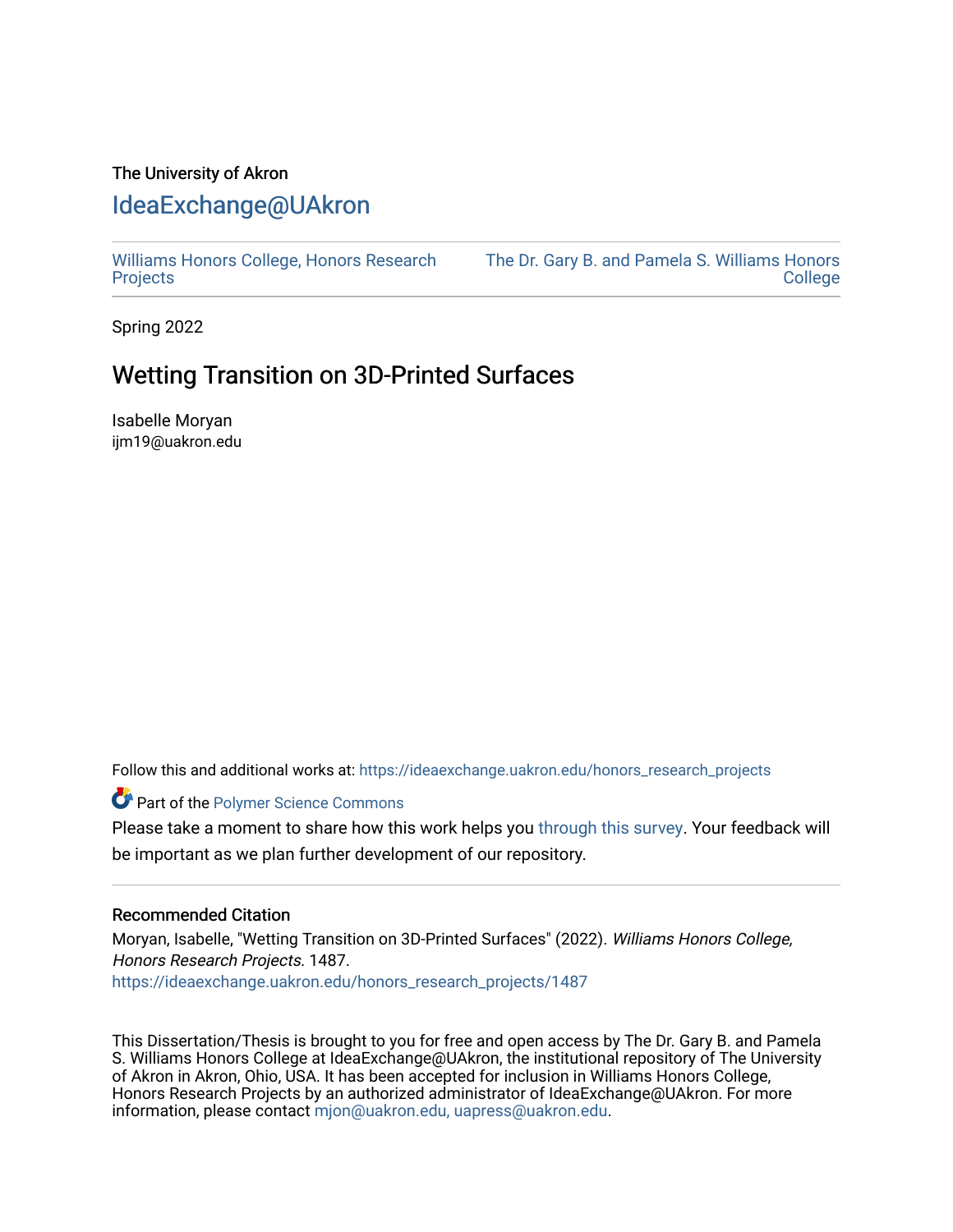### **Analysis of the Wetting Transition on 3D-Printed Featured Surfaces**

Isabelle Moryan

Department of Chemical, Biomolecular, and Corrosion

#### **Honors Research Project**

Submitted to

*The Williams Honors College The University of Akron*

Approved:

Date: Bi-min Zhang Newby

4/20/2022

Honors Project Sponsor (signed)

Honors Project Sponsor (printed) Bi-min Zhang Newby

| R. Gitiafroz | Date: |
|--------------|-------|
|              |       |

4/20/2022

Reader (signed)

Reader (printed) Roya Gitiafroz

| <b>Edward Evans</b> | Date: |
|---------------------|-------|
|---------------------|-------|

4/20/2022

Reader (signed)

Edward Evans

Reader (printed)

| Accepted:                           |       |  |
|-------------------------------------|-------|--|
| Bi-min Zhang Newby                  | Date: |  |
| 4/20/2022                           |       |  |
| Honors Department Advisor (signed)  |       |  |
| Bi-min Zhang Newby                  |       |  |
| Honors Department Advisor (printed) |       |  |
|                                     |       |  |
|                                     | Date: |  |
| 04/21/2022                          |       |  |
| Department Chair (signed)           |       |  |
| Jie Zheng                           |       |  |
|                                     |       |  |

Department Chair (printed)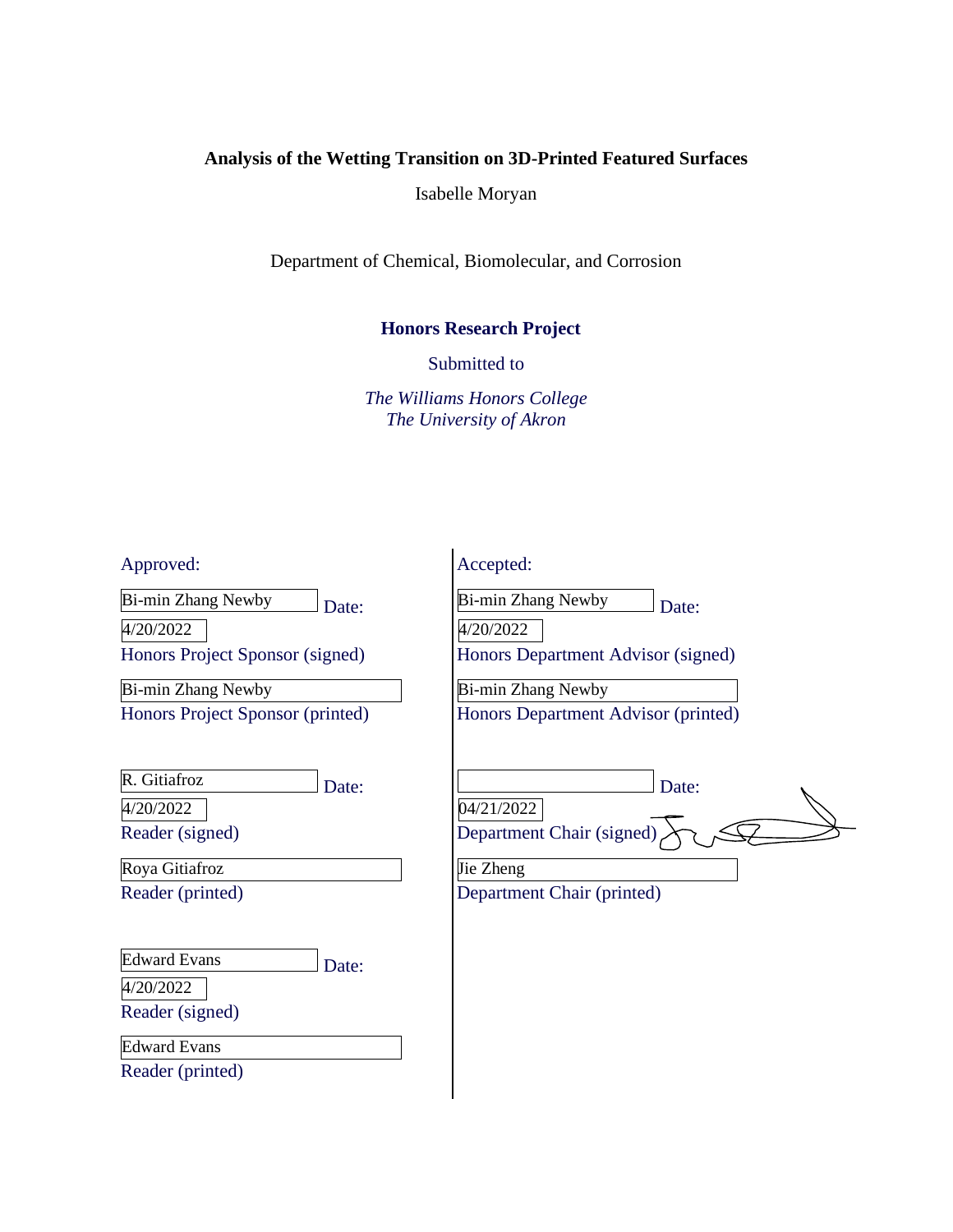| <b>Table of Contents</b> |  |
|--------------------------|--|
|                          |  |
|                          |  |
|                          |  |
|                          |  |
|                          |  |
|                          |  |
|                          |  |
|                          |  |
|                          |  |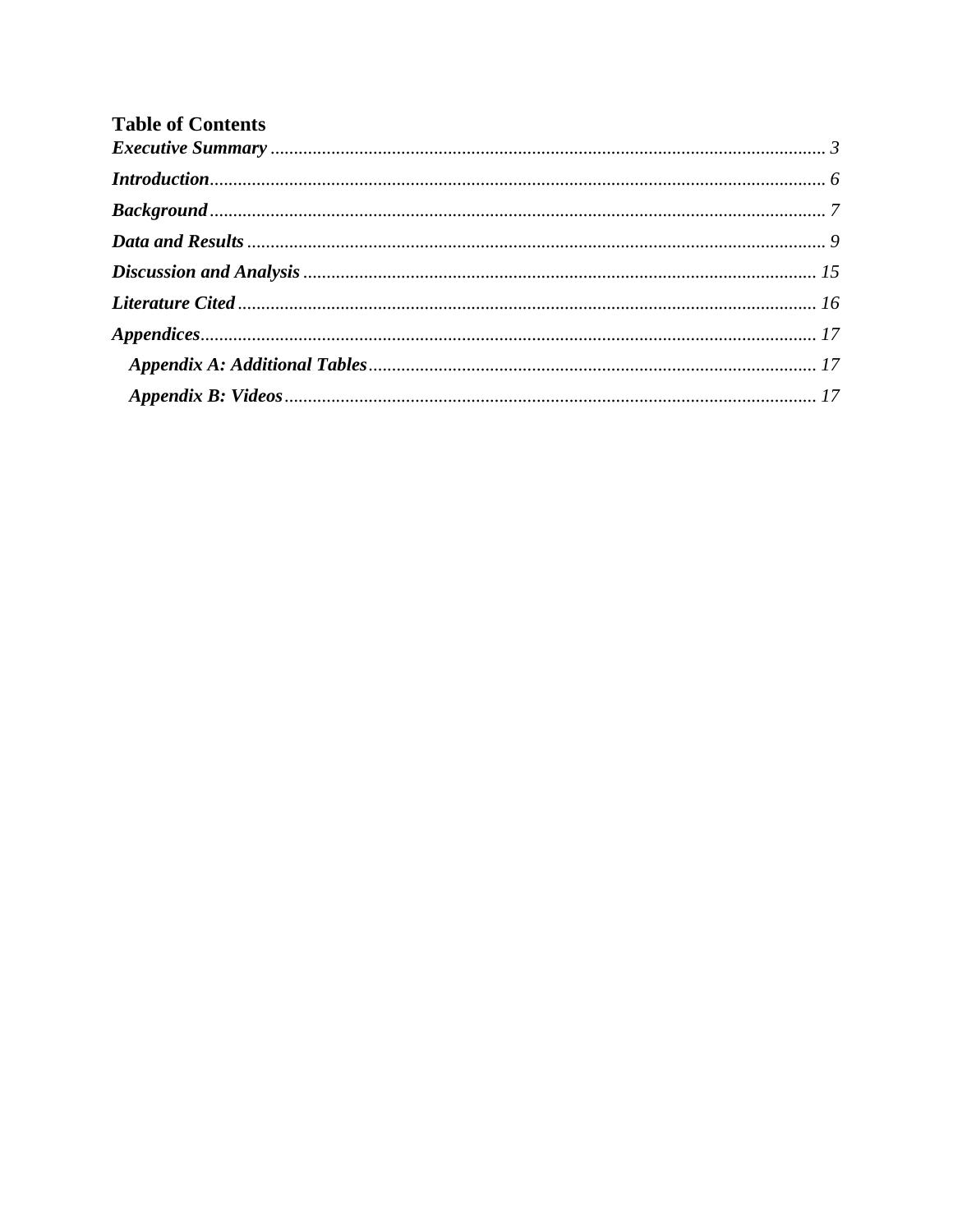#### <span id="page-3-0"></span>**Executive Summary**

This project continued earlier work to further the investigation of manipulating surface features to create superhydrophobic and/or superoleophilic surfaces for organic liquid solutions. Nature naturally produces textured surfaces, such as lotus leaves, to prevent rain from penetrating and "wetting" the surface. This discovery can be used in practical applications such as effectively separating oil/water solutions on plastic surfaces. For this research, deionized (DI) water and oils with different surface tensions were tested on 3-D printed grooved surfaces. The focus was to follow the penetration of a liquid droplet into a grooved surface and determine the optimal surface structures that prevented DI water from penetrating the grooves from the formed contact angles. In addition, the surfaces were tested in favor of allowing oil to spontaneously wet the grooves while the DI water would sit on top of the surface.

The models' cylindrical pillars were 3D-printed in arrays with varying spacing (S) and configurations while maintaining constant pillar diameter (D) and height (H). Two main configurations were studied: hexagonal and square to test how these different configurations could prevent or promote liquids penetration. The model surfaces were also modified, using organosilanes, to obtain different wettability. DI water was the first liquid tested on untreated and treated model surfaces. The droplet size was held at a constant 10 µL for consistency.

The slightly hydrophilic untreated surfaces did not retain DI water droplets on top of the features of various configurations. The square arrangement (spacing  $250 \mu m$ ) had a larger water contact angle at  $117\pm1.6^{\circ}$  than the hexagonal array (spacing  $250 \,\mu$ m) at  $138\pm13^{\circ}$ . Thus, the square arrangement was concluded to be more suitable for creating a super-hydrophobic surface. Increasing the spacing in the hexagonal arrangements from 250 µm to 500 µm showed a decrease in penetration time, from 14 to 3 minutes, and a smaller contact angle for DI water, from  $138\pm13^{\circ}$  to  $94\pm4.1^{\circ}$ . Meanwhile, the perflouro-organosilane (FTS) treated models became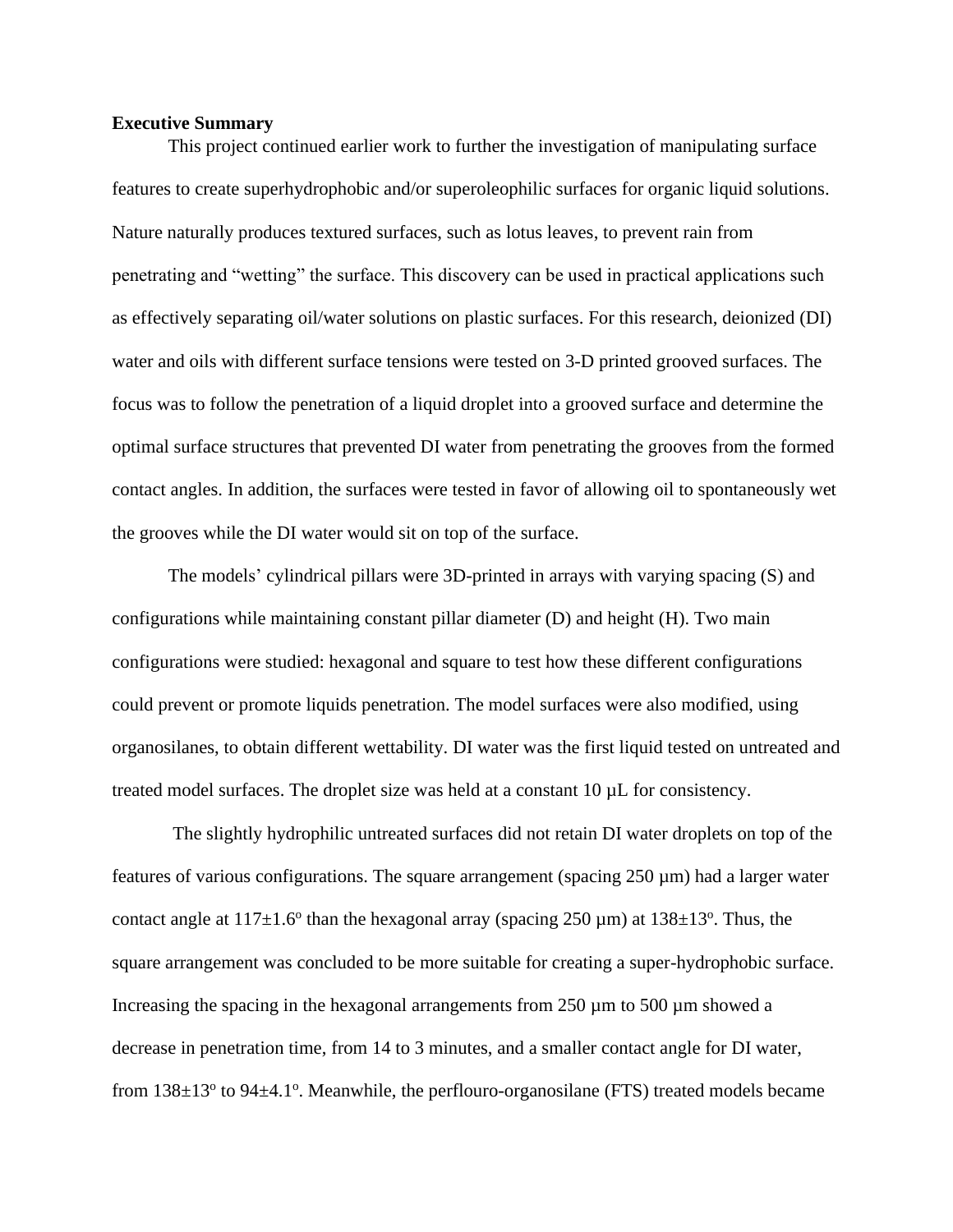more hydrophobic, preventing the water and even some oil droplets from penetrating into the grooves of the models. For the spacing 250  $\mu$ m models, the contact angle became 117 $\pm$ 10.9<sup>o</sup> for the square and  $>150\pm0.0^{\circ}$  for the hexagonal arrangements. Beyond DI water, n-octane and ndecane solutions were tested on the models. These oils, though, did not have any liquid retention on the untreated surface due to their weak polarity and low surface tension. However, when tested on FTS, the droplets were able to hold their shape for a longer period of time. Weaker carbon chains, n-decane, penetrated quicker than stronger carbon chains, n-octane. A hydrocarbon organosilane, octadecyltrichlorosilane (OTS) was also used to treat the surfaces of the models; however, all the tested oils penetrated quickly into the groove while water droplets retained on top of the features.

The 3D printer used was limited by its resolution and only could print features in hundreds of microns. In future studies, a higher resolution 3D printer should be considered to create smaller pillars in terms of diameter, height, and spacing. Also, the top caps of the features were rounded (i.e., convex), causing water to easily slip into the grooves to wet the surface. Other feature tops should be considered, such as a flat top or even a concave top, for the study.

From this research, I gained skills in professional laboratory work and can effectively work in a high-pressured environment. With this opportunity, I can now use this research to propel myself in the workforce for jobs specializing in polymers. Insights gained from this research can be utilized in technology featuring effective oil/water separation, preventative measures such as bacteria adhesion and metal corrosion and improving human necessities such as blood type compatibility and fog harvesting. Fog harvesting is used to harness water droplets in clouds for consumption. For further research, additional geometric arrays, untested liquids,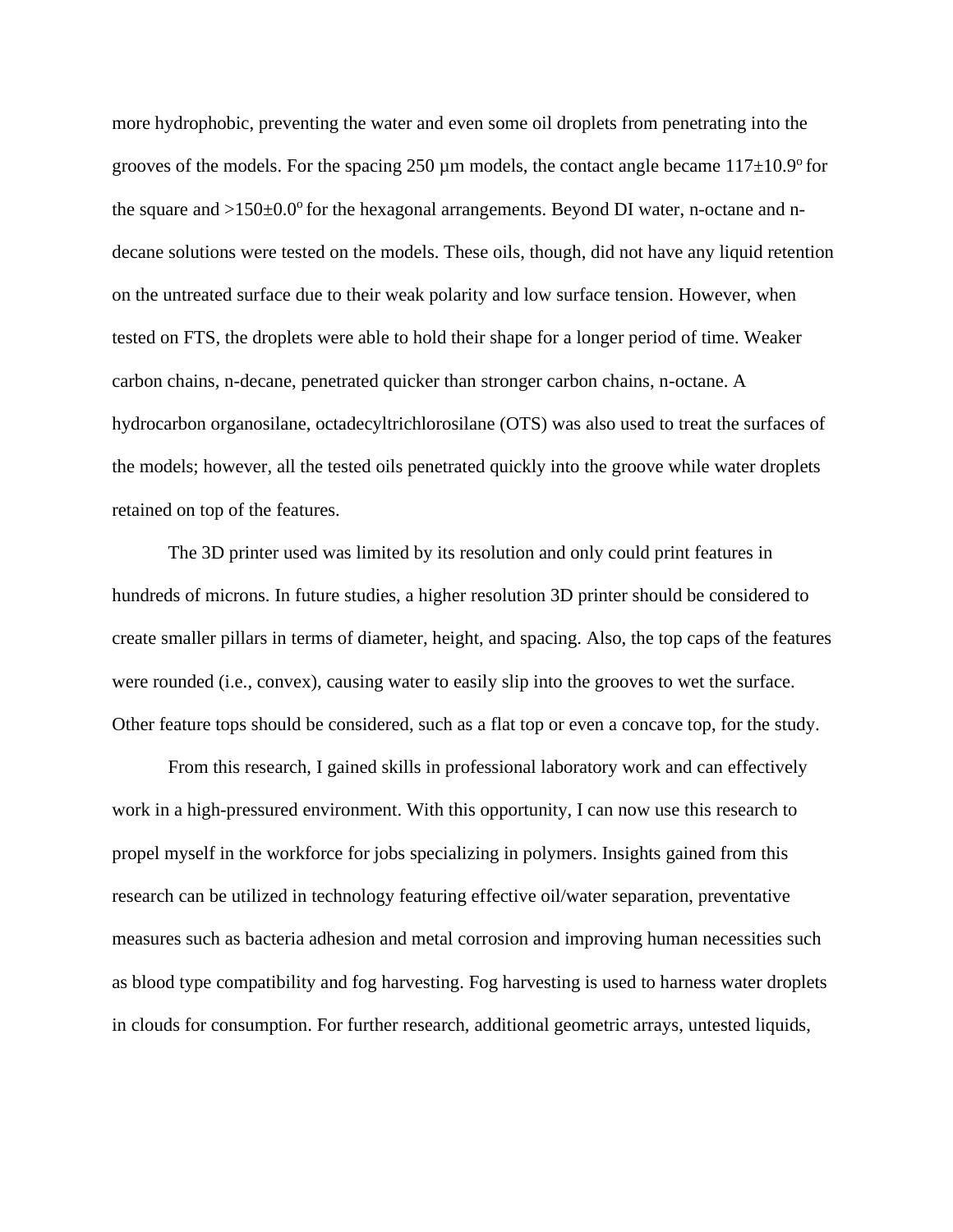and droplet volume should be considered. This research extends a new perspective on the knowledge of droplet behavior on featured surfaces.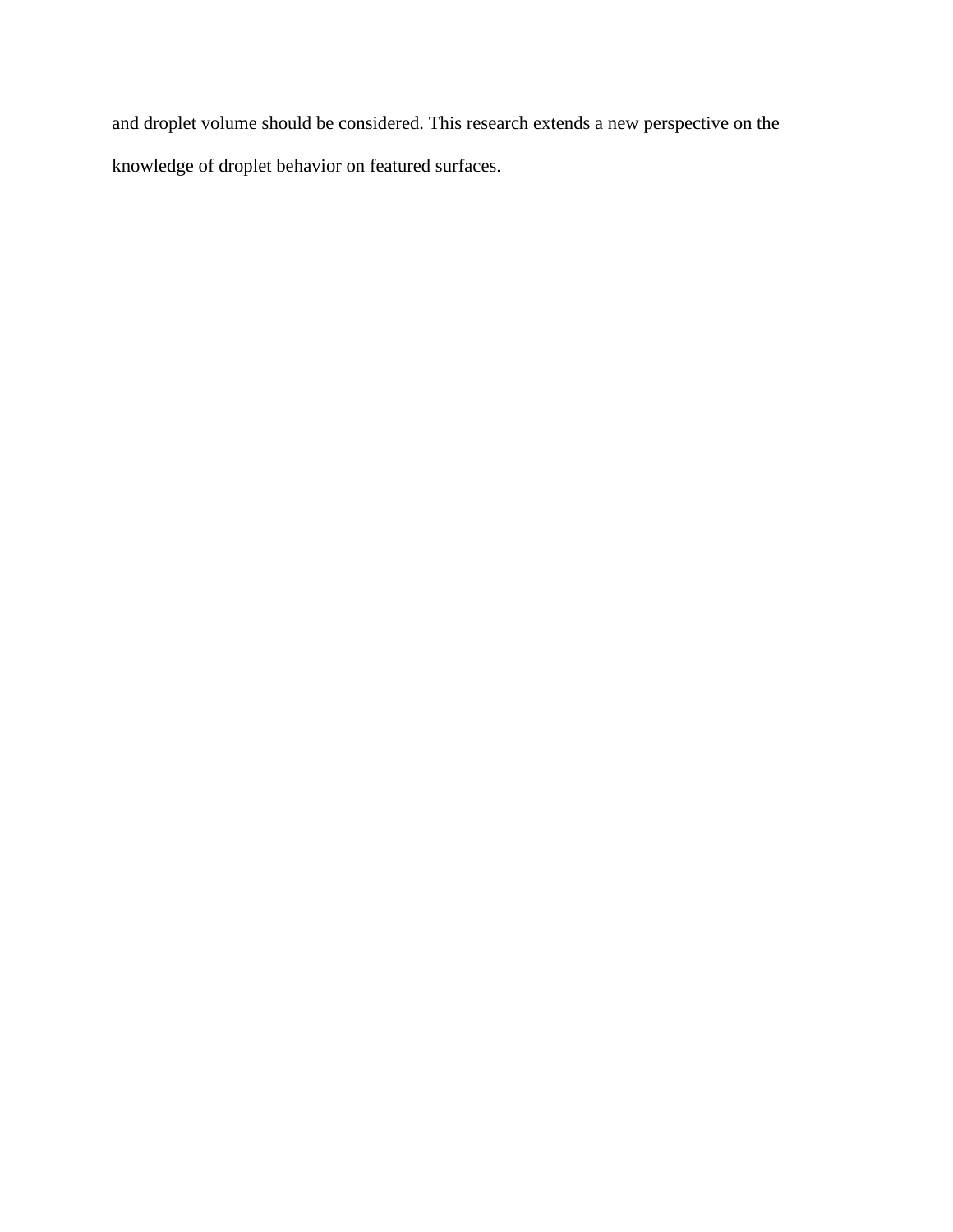#### <span id="page-6-0"></span>**Introduction**

Nature naturally produces surfaces with hydrophobic characteristics. Lotus leaves, butterfly wings, and even human skins are examples of surfaces designed to repel liquid. These properties are important to developing human necessities. These attributes have been shown to prevent bacteria adhesion, metal corrosion, improve blood type compatibility, lower surface icing in humid atmosphere conditions, and constitutive parts of water storage systems.

This honors project continued the research previously done on printed featured surfaces to confirm the accuracy and expand the examination with new features. These features were modified with hydrocarbon and fluorocarbon organosilanes to observe the changes in surface tension against liquid. In addition, various liquids were examined to determine how quickly each dissipated into the grooves of the texture surfaces. The insight gained from this project can continue the research of human necessities.

An example of a naturally produced hydrophobic surface is the *Colocasia esculenta*, or the Taro leaf. This leaf, on a microscopic scale, shows a honeycomb-like surface that allows water to brush off without wetting the surface. Looking further, the nanoscopic scale showed a flake-like texture that was rough to the touch. In addition, a wax coating on the leaf was noted as an additive to the hydrophobic properties.[1]

When a droplet of water touches the *Colocasia esculenta*, instead of entering the grooves, the droplet remains round with an angle larger than 180° and sits on top. This angle was observed due to the water touching the surface at fewer points and instead of being pulled flat, it is pulled down from the cavities.  $[2]$ 



Figure 1 a) *Colocasia esculenta* leaves as they appear in nature.<sup>[1]</sup> b) A close up of a *Colocasia esculenta* leaf. [1] c) Water droplets on the *Colocasia esculenta*. [1]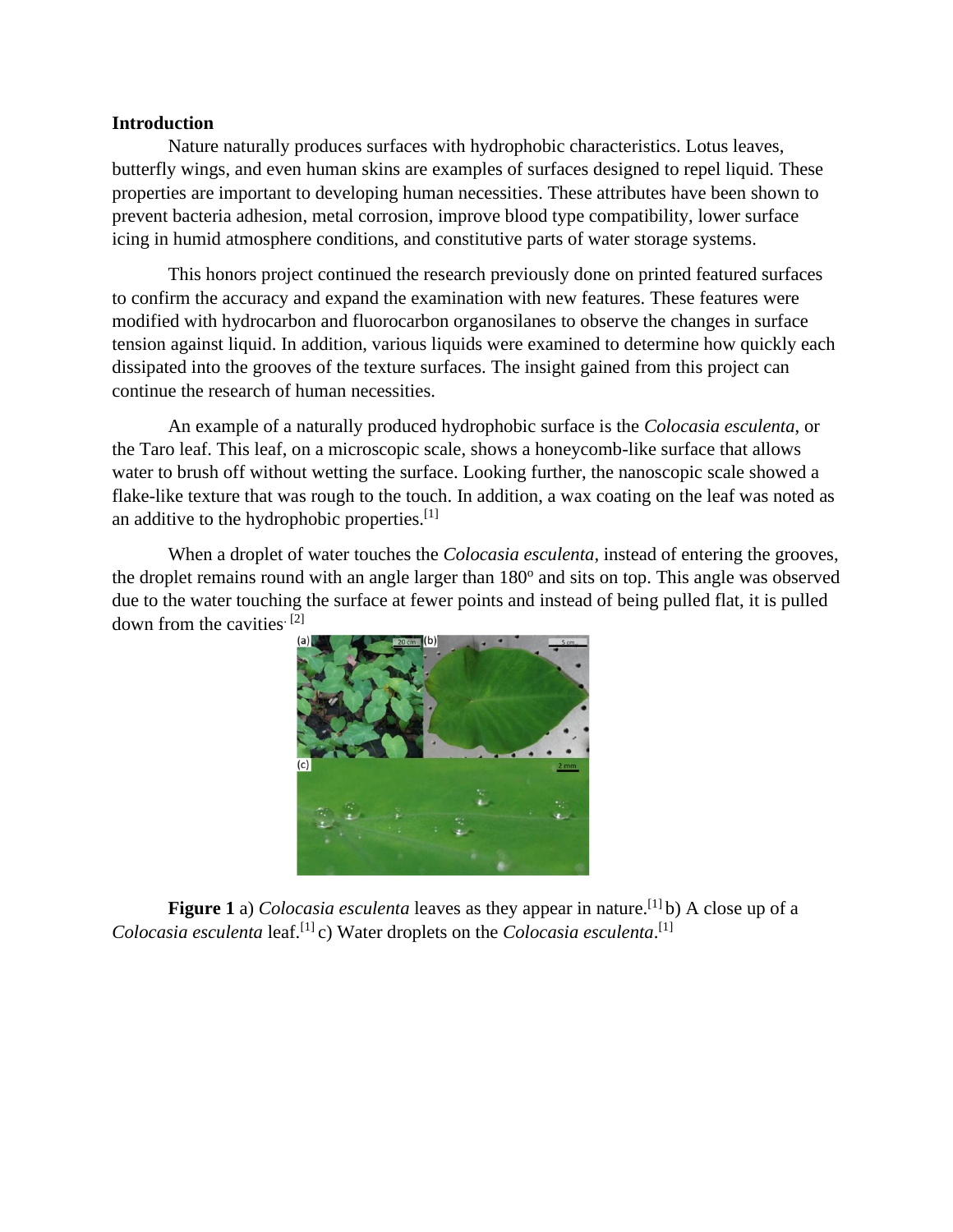

**Figure 2** a-d) A microscopic magnification of the *Colocasia esculenta* surface at (a) 50x (b) 750x (c) 10000x and (d) 30000x.<sup>[1]</sup>

With the inspiration of nature, previous reports have shown effort to engineer nonwettable surfaces through other materials. Researchers from the Indian Institute of Technology Bombay created an epoxy-based polymer to emulate the structure found in the *Colocasia esculenta.* Over 70% of the honeycombs were sized out to be hexagons, rather than pentagons, and became the basis of the surface texture. From their research, increasing the height of the hexagons resulted in an increase in contact angle.<sup>[2]</sup> Increasing the thickness, however, resulted in a decrease in contact angle. It was also observed the epoxy-based polymer showed the droplet refusing the bounce back off the surface and instead latching onto it. Instead, a small part of the droplet would fall while the remaining would still be on the surface.

This research can be used in future development in water harvesting by capturing condensation. Fog harvesting can help meet water requirements in areas with little rainfall.

#### <span id="page-7-0"></span>**Background**

Two equations have been developed in literature to explain the alteration of the contact angle over time from an intrinsic contact angle  $(\Theta_s)$ . These include the Wenzel (**Equation 1**) and Cassie-Baxter (**Equation 2**) equation. In the Wenzel equation, ϴWenzel is the contact angle and r is the surface roughness factor. In the Cassie-Baxter equation,  $\Theta_{\text{Cassie-Baster}}$  is the contact angle, f is the area fraction occupied by the material, and 1-f is the fraction occupied by the air.

$$
Cos\theta_{Wenzel} = r\cos\theta_s \tag{1}
$$

$$
Cos\theta_{\text{Cassie}-\text{Baster}} = rfos\theta_s - (1 - f) \tag{2}
$$

These equations apply to the liquid drop sitting on top of the features, trapping the air inside the grooves and assumes the grooves will never be replaced with liquid. To account for the criteria where the liquid penetrates the grooves, it is important to take note of the following relationships. When  $\Theta_s$  is less than 90 $\degree$ , the liquid drop enters the Wenzel state as shown in Equation 3.

$$
Cos\theta_{s} \ge \frac{1-f_{s}}{r-f_{s}} \qquad \qquad \text{when } \theta_{s} < 90^{\circ} \text{ (3)}
$$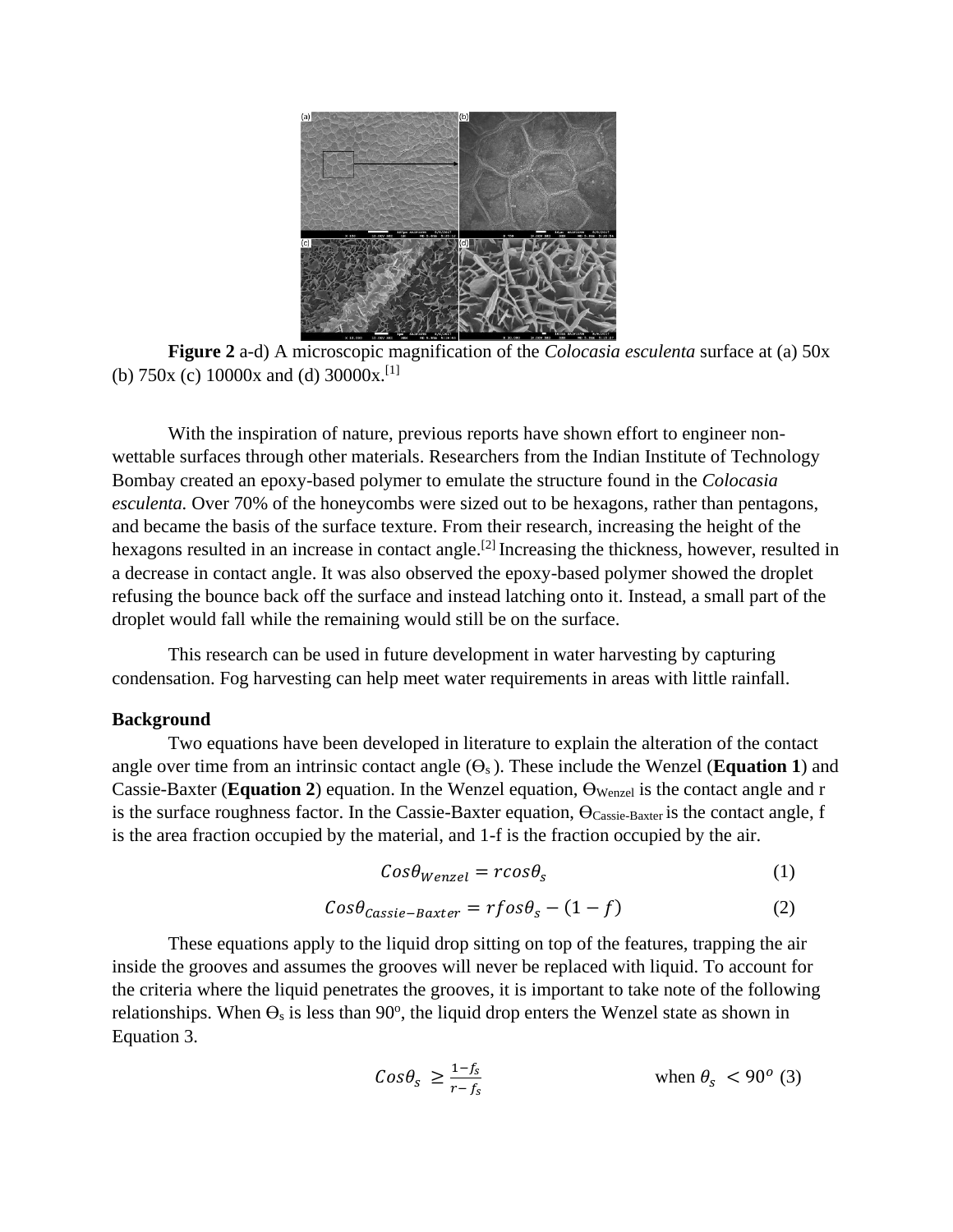Where  $f_s$  is the ratio of the surface features areas to the total surface from an aerial view. In addition, the Cassie-Baxter state (**Equation 4**), or the contact angle of the flat surface, can be described when  $\Theta_s$  is greater than 90<sup>o</sup>.

$$
Cos\theta_{s} \le -\frac{1-f_{s}}{r-f_{s}} \qquad \qquad \text{when } \theta_{s} > 90^{o} \text{ (4)}
$$

These relationships can be adjusted by changing the  $f_s$  and  $r$ , or the ratio of the true surface area of the features to the aerial view total area of the surface. The ratio,  $f_s$ , is dependent on spacing (S) and diameter (D) of the features. This ratio is directedly proportional to D and inversely related to S. Meanwhile, the ratio, r, is dependent on the height (H), spacing (S) and diameter (D) of the features. This ratio is directly proportional to D and H and inversely proportional to S. To apply these relationships, r should decrease when  $\Theta_s$  is less than 90<sup>o</sup> and increased when  $\Theta_s$  is greater than  $90^\circ$ . This relationship will create a more hydrophobic surface, a more desirable result.

The contact angle reaches its three-phase contact line when viewed from the side where one can see the drop sitting on the surface. This contact line can be obstructed by the features; thus, it was decided to use a top view of the drop to observe the relationship with the drop radius to the contact angle. This relationship can be described with **Equation 5a and b**.

$$
V = \frac{\pi}{3}R^3(2 + \cos\theta)(1 - \cos\theta)^2 \qquad \text{when } \theta < 90^\circ \text{ (5a)}
$$

$$
V = \frac{4\pi}{3}R^3 - \frac{\pi}{3}R^3(2 - \cos(180 - \theta) + \cos(180 - \theta)^3)
$$
 when  $\theta \ge 90^\circ$  (5b)

These equations relate the contact angle to the volume (V) and radius (R) of the droplet. **Equation 5a** applies only when  $\Theta$  is less than 90<sup>°</sup> and **Equation 5b** applies only when  $\Theta$  is greater than 90°. These equations were applied to this project due to the simplicity of determining the volume and radius. Only droplet volumes of  $\leq 10 \mu L$  were used from a measured capillary (This number is less than the critical capillary number).

#### **Experimental Methods**

Pre-created polymer surfaces were designed in a hexagonal and square array from the Stratasys Object260 Connex3 polyjet 3D printer. The printer has a layer resolution of 16  $\mu$ m and an accuracy of 200  $\mu$ m. With this technology, the pillar diameter (D) was held constant at 250  $\mu$ m and pillar height (H) was held constant at 1000  $\mu$ m. The pillar spacing (S) was varied from 250 to 500  $\mu$ m to analyze the wettability and impact of a changing spacing ratio (S/D). Three arrangements were tested and evaluated for this project.

The first objective of this project was to imitate the results from previous research. A droplet of DI water measuring about 10  $\mu$ L was tested on a square and two hexagonal surfaces with no treatment. This droplet was measured by a VWR 2-20  $\mu$ L pipette to keep consistency in volume. The droplet was monitored with cameras facing the top and the side of it. Pictures were taken over 5 second intervals in a 30-minute period to ensure the entire wetting process was captured. The time taken to transition from Cassie-Baxter's state (non-wetting state) to the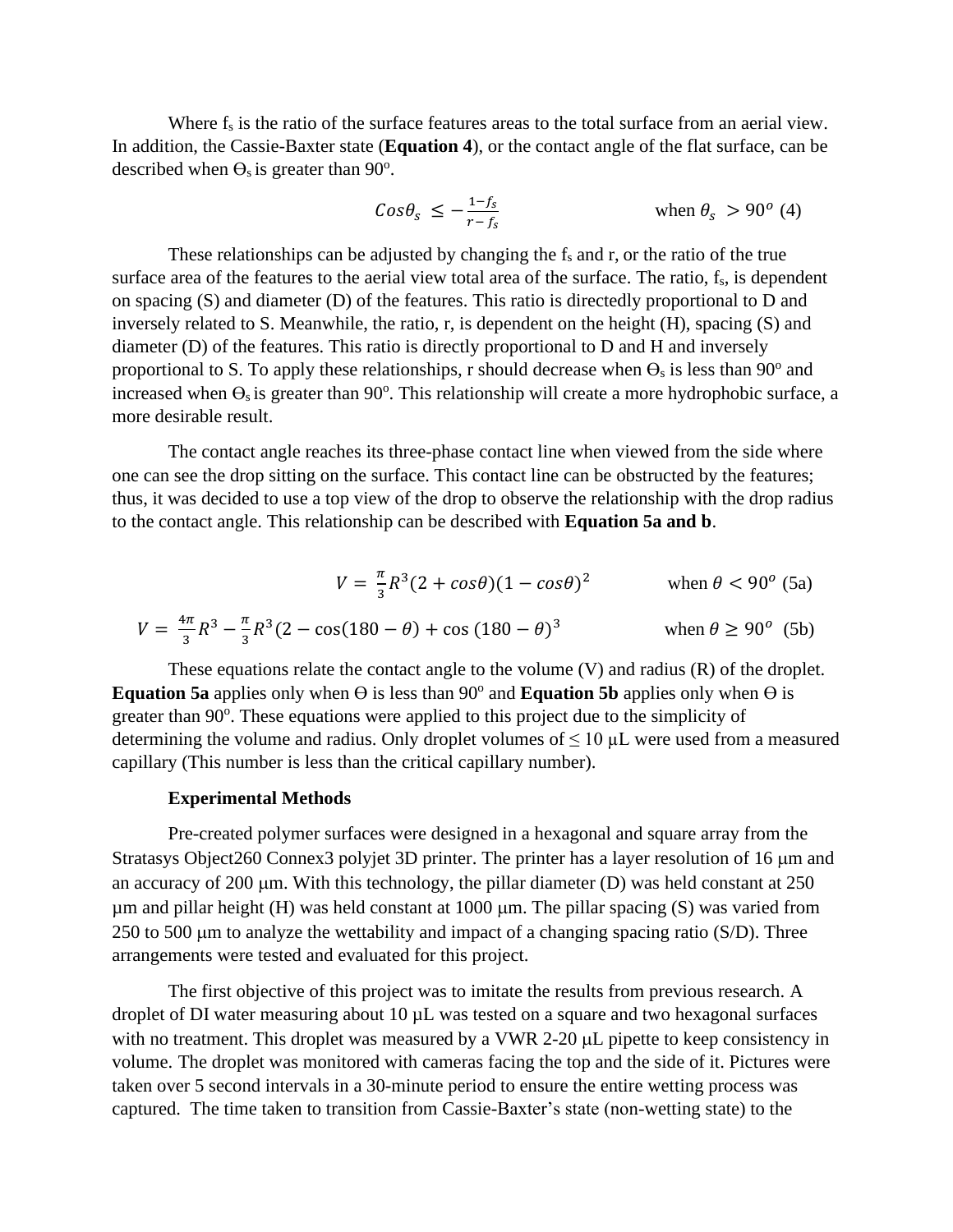Wenzel's state (wetting state) was recorded during this interval. From these pictures, the base radius of the droplet was calculated from the cross-sectional area of the droplet. With the volume consistent and the radius determined, the contact angle was able to be determined with **Equation 5**. Each featured surface had three runs to ensure consistency.

The second objective of this project was to expand the research with new treated surfaces and droplets of organic solvents, i.e., oils. For surfaces, the three types of features were air plasma treated for 10 minutes at high power in a Harrick Plasma Cleaner PDC-32G and then modified using a perfluoro organosilane (FTS treated) by submerging the plasma treated model in a 0.5 wt.% FTS in hexane solution for 1 hour. After removing the model from the FTS-hexane solution, it was thoroughly washed with a copious amount of fresh hexane to remove un-grafted FTS from the model surface and dried with a stream of dry air. A similar procedure was followed first with testing DIde-ionized (DI) water droplets on the FTS treated surfaces. Next, the nocatane and n-decane droplets were analyzed on the untreated and the FTS treated surfaces to evaluate how the contact angle varied.

For n-octane, it is important to note the untreated surfaces showed no sign of a liquid droplet retention on the features. A video has been included in **Appendix B** to show these results.

Another treatment of the surface was considered. This treatment was with octadecyl trichlorosilane (OTS) and followed the same procedure as treating with FTS but using a 0.5 wt.% OTS solution in hexane instead. DIDI water, n-octane and n-decane were used at a constant 10 L to test treated models. To increase visibility of the liquid, the liquid was dyed with a food dye.

A separate experiment using a mixture of water/n-octane was carried out to roughly assess the oil/water separation efficiency of the untreated, FTS and OTS treated models. The droplet of mixture was dyed with food colorings, blue for water and red/orange for n-octane, to increase visibility on the behaviors of the oil/water mixture. These videos and some selected images on the oil/water separation are included in **Appendix B.**

#### <span id="page-9-0"></span>**Data and Results**

The parameters for the featured surfaces with cylindrical pillars calculations were done to predict if the droplet would transition from the Cassie-Baxter state to the Wenzel state. When these quantities are compared to the cosine values of the contact angle like in **Equation 5**, the expectation of the model can be predicted. It was determined that both the untreated and FTS state of the examined surfaces were predicted to remain in the Cassie-Baxter state for DI water.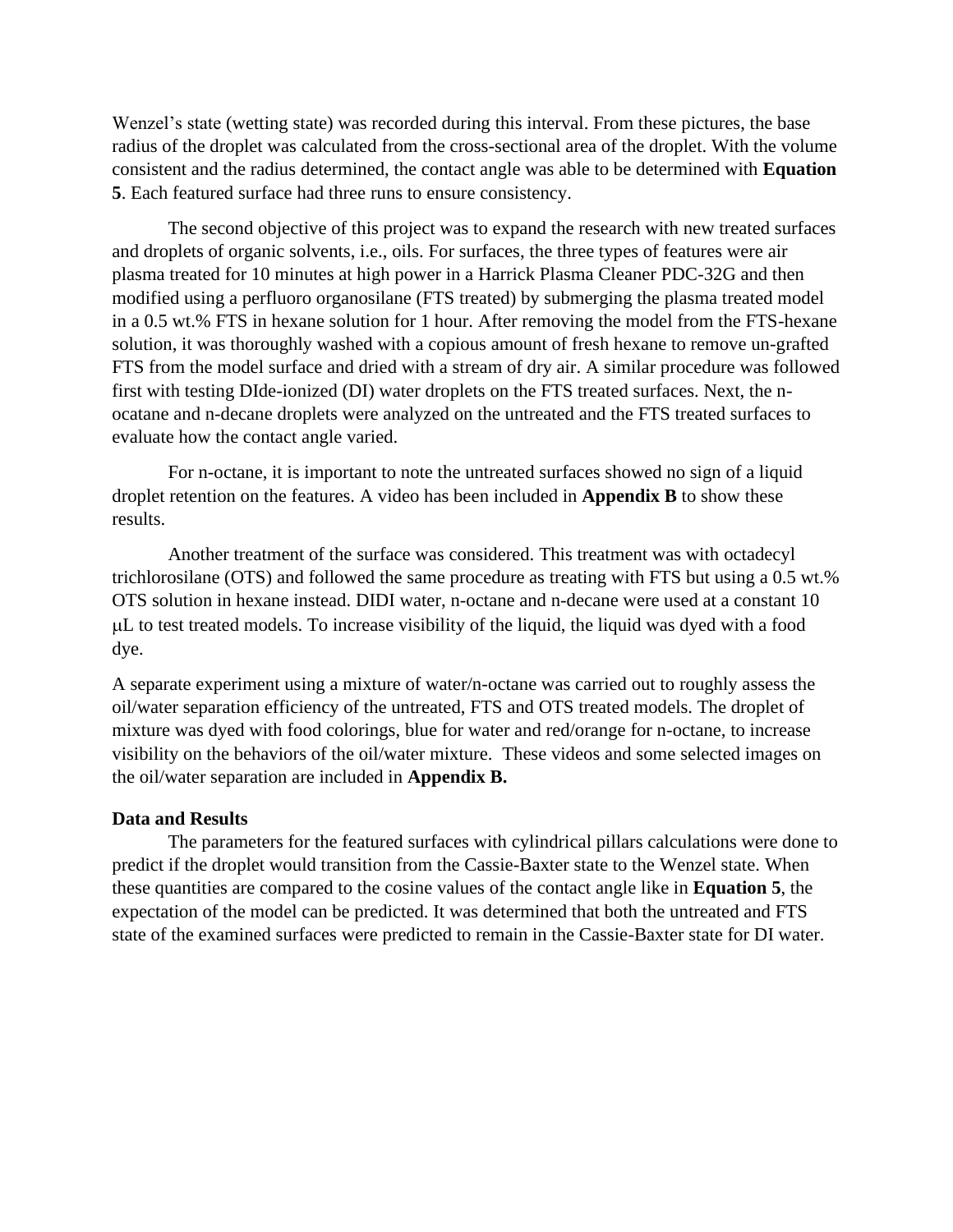**Table 1** The three featured surfaces examined with their respective diameter (D), radius (R), spacing (S), and ratio (S+D) in micrometers ( $\mu$ m). With these values, the expected r and fs values were able to be determined for a consistent pillar height (H) of 1000 µm for this project.

|                |                   |                         |            |            |       | H (µm): | <b>1000</b>     |
|----------------|-------------------|-------------------------|------------|------------|-------|---------|-----------------|
| <b>Feature</b> | $\mathbf{D}$ (µm) | $\mathbf{R}$ ( $\mu$ m) | $S(\mu m)$ | $S+D$ (µm) | fs    |         | $(1-fs)/(r-fs)$ |
| Square         | 250               | 125                     | 250        | 500        | 0.196 | 4.14    | 0.204           |
| Hexagon        | 250               | 125                     | 250        | 500        | 0.226 | 4.63    | 0.176           |
| Hexagon        | 250               | 125                     | 500        | 750        | 0.101 | 2.61    | 0.358           |

**Table 2** The measured apparent contact angles  $(\Theta_s)$  of DI water for the square featured surfaces. In addition, the cosine of the contact angle was included to help evaluate the predicted state of the model. It was determined that both the untreated and FTS surfaces would stay in the Cassie-Braxter state.

| <b>Surface</b>   | Đς     | $\cos \Theta_s$ |
|------------------|--------|-----------------|
| <b>Untreated</b> | 94.62  | $-0.080$        |
| FES              | 117.83 | -0.467          |

The untreated and FTS models both showed the same prediction due to the impact of the grooves. Previous research showed that the resin used in the models' creation was somewhat polar and would be more hydrophilic. This relationship is shown since the contact angle was smaller for the untreated surface compared to the FTS surface, however, the features both predicted the model to remain in the Cassie-Braxter state.



**Figure 3** The estimated time to penetrate or evaporate for DI water for the three main features observed. For the untreated surfaces, it was shown that the hexagonal arrangement (of the same spacing) was more hydrophobic than the square arrangement. However, when the spacing was increased from 250 µm to 500 µm, the penetration time decreased significantly. For the FTS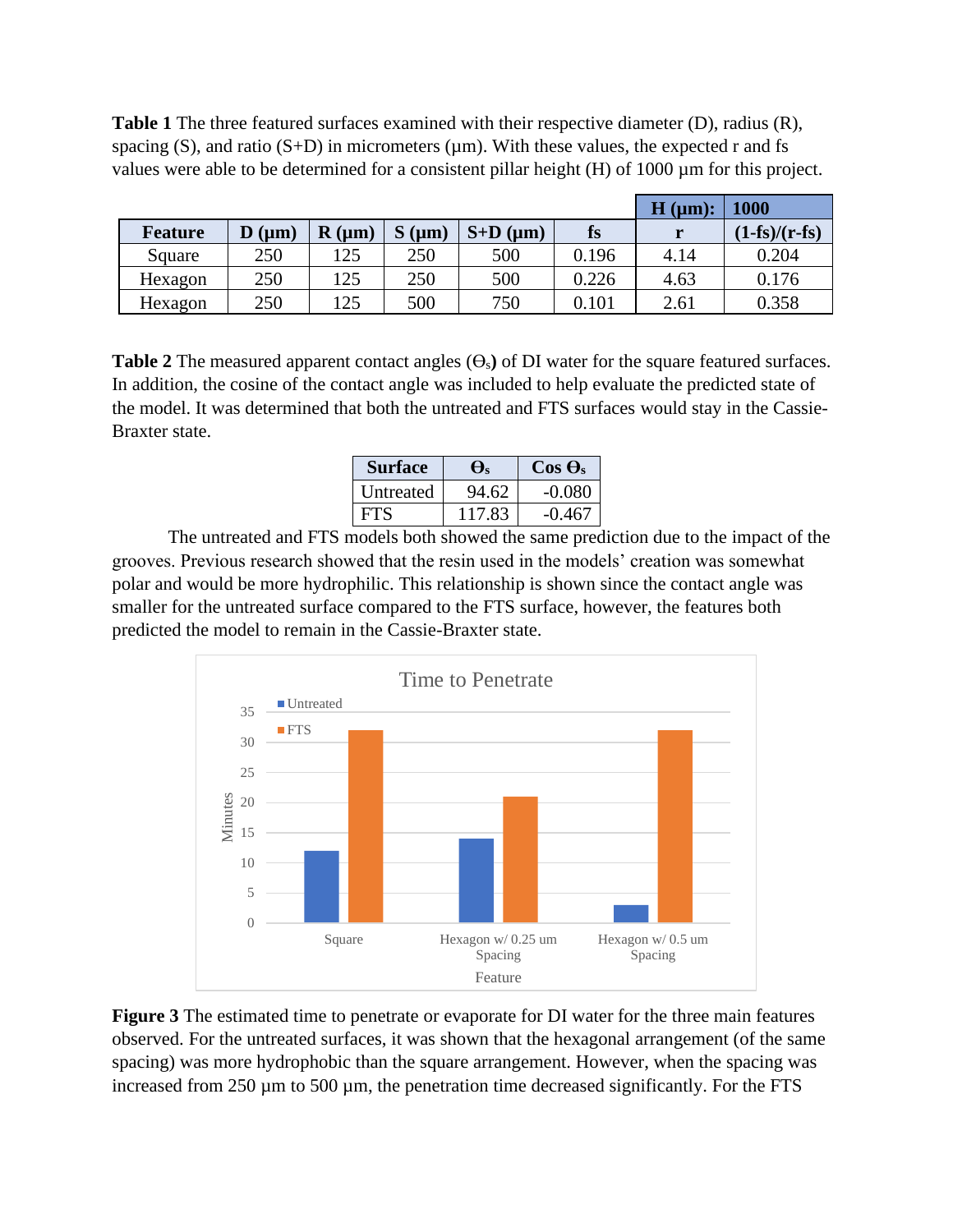surface, it is clear to see this produced a very hydrophobic surface compared to the untreated surface. The same trends, also, held true.

For DI water, the untreated surfaces remained much closer to the Wenzel angle estimation from **Equations 1 and 2**. However, when treated with FTS, these angles became much larger and aligned more closely with the Cassie-Baxter angle estimation. This result shows the FTS treated surface is much more hydrophobic than the untreated surface. It is also important to note the square feature had a consistent contact angle for both the untreated and FTS surfaces due to the arrangement.

For the square models, the droplet showed signs of penetration early on, sooner than the hexagonal model with the same spacing  $(250 \,\mu\text{m})$ , making this arrangement less desirable. When treated with the air plasma treatment (FTS), the surface became extremely hydrophobic and much more desirable by maintaining the Cassie-Baxter state for a long period of time (From **Figure 3**). This observation is depicted in **Figure 4**.



**Figure 4** The time scale from when a 10  $\mu$ L water droplet was initially placed on the surface of a square feature. The droplet enters the Wenzel state on the untreated surface while remains in the Cassie-Baxter state for the FTS surface. Evaporation, in addition, was also more noticeable for the droplet on the FTS treated surface.

For the hexagonal models, changing the spacing from 250 to 500  $\mu$ m led to a decrease in average contact angle as expected. The time for penetration, also, decreased as spacing increased. When treated with FTS, this trend remained true, however, the angles were much larger, which aligned closer to the Cassie-Baxter criteria.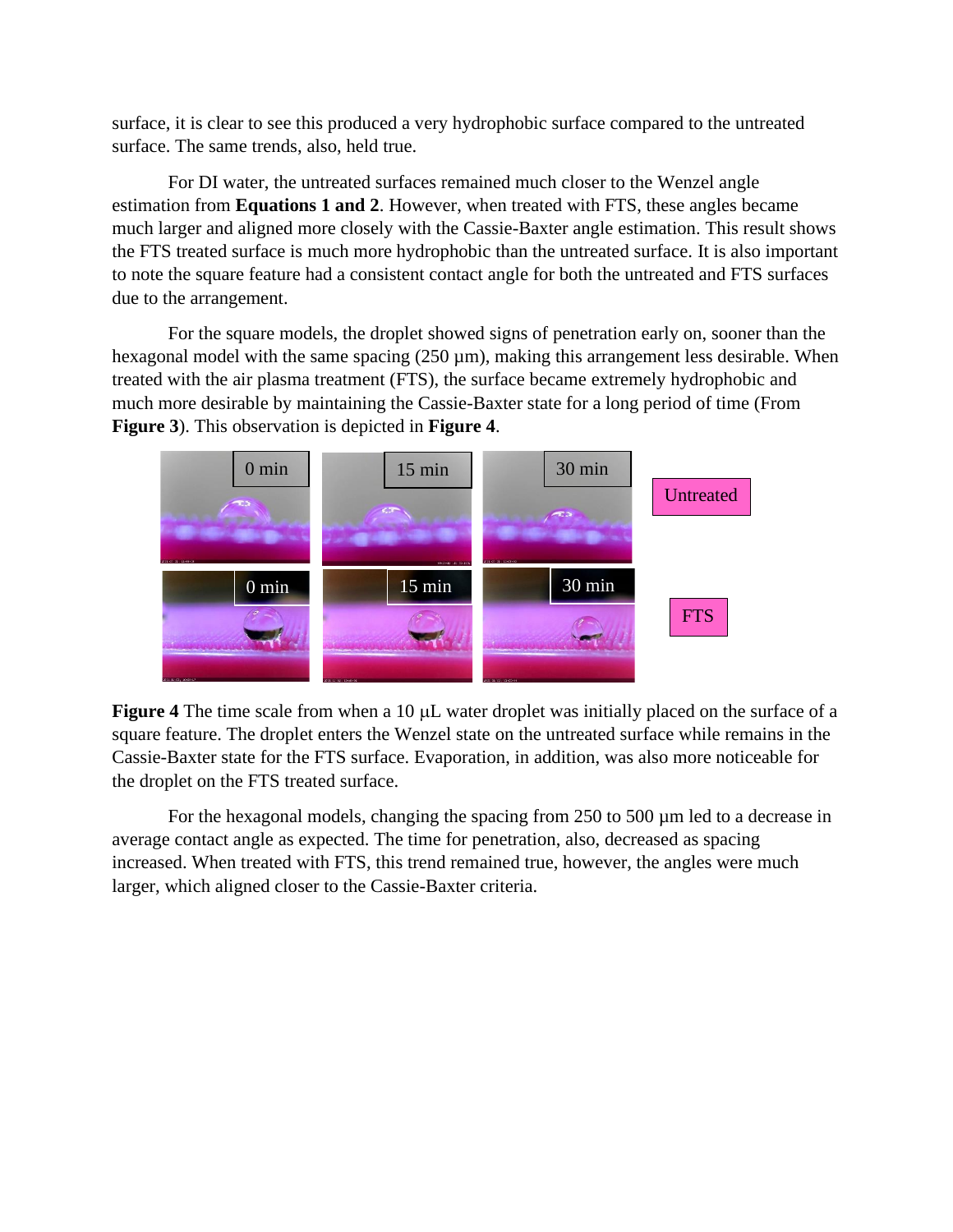**Table 3** Shows the untreated surface angles for DI water. The feature arrangement, diameter (D), height (H), and spacing (S) are all listed accordingly below. The average angle over the entire tested period (30 minutes) was calculated and shown along with the standard deviation. In addition, the predicted angles from **Equations 1 and 2** for the Wenzel and Cassie-Baxter estimations are shown above.

| <b>Surface</b>  |           | <b>Untreated</b> |           |                        |                                                     |                |                  |                  |
|-----------------|-----------|------------------|-----------|------------------------|-----------------------------------------------------|----------------|------------------|------------------|
| <b>Solution</b> |           | <b>DI</b> Water  |           |                        |                                                     |                |                  |                  |
| <b>Feature</b>  | D         | $H(\mu m)$       | S         | Average                | <b>St.dev</b>                                       | <b>Average</b> | Wenzel           | $C-B$            |
|                 | $(\mu m)$ |                  | $(\mu m)$ | Angle ( <sup>0</sup> ) | $\left( \begin{matrix} 0 \\ 0 \end{matrix} \right)$ | $R(\mu m)$     | Estimation $(°)$ | Estimation $(°)$ |
| Square 1        | 250       | 1000             | 250       | 117                    | 1.6                                                 | 1.37           | 128.84           | 153.30           |
| Square 2        | 250       | 1000             | 250       | 108                    | 2.8                                                 | .44            | 116.93           | 149.94           |
| Hexagon         | 250       | 1000             | 500       | 94                     | 4.1                                                 | 1.56           | 97.22            | 155.14           |
| Hexagon         | 250       | 1000             | 250       | 138                    | 13                                                  | 1.27           | 161.34           | 160.39           |

**Table 4** Shows the FTS surface angles for DI water. The feature arrangement, diameter (D), height (H), and spacing (S) are all listed accordingly below. The average angle over the entire tested period (30 minutes) was calculated and shown along with the standard deviation. In addition, the predicted angles from **Equations 1 and 2** for the Wenzel and Cassie-Baxter estimations are shown above.

| <b>Surface</b>  |           | <b>FTS</b>      |           |             |               |            |                  |                  |
|-----------------|-----------|-----------------|-----------|-------------|---------------|------------|------------------|------------------|
| <b>Solution</b> |           | <b>DI</b> Water |           |             |               |            |                  |                  |
|                 | D         |                 | S         | Average     | <b>St.dev</b> | Average    | Wenzel           | $C-B$            |
| <b>Feature</b>  | $(\mu m)$ | $H(\mu m)$      | $(\mu m)$ | Angle $(°)$ | (0)           | $R(\mu m)$ | Estimation $(°)$ | Estimation $(°)$ |
| Square          | 250       | 1000            | 250       | 117         | 10.9          | 1.34       | 128.70           | 153.55           |
| Hexagon         | 250       | 1000            | 500       | 114         | 7.4           | 1.39       | 125.60           | 160.28           |
| Hexagon         | 250       | 1000            | 250       | >150        | 0.0           | 1.01       | 150.69           | 165.84           |

Beyond varying the spacing, two other solutions (n-octane and n-decane) were tested. For the untreated surfaces, the organic solutions failed to have the droplet retain in either Wenzel or Cassie-Baxter state and immediately penetrated the features. This is due to their chemical chains having weaker polarity than water. Pictures and a video showing this relationship for n-octane can be found in **Figure 5** and **Appendix B**.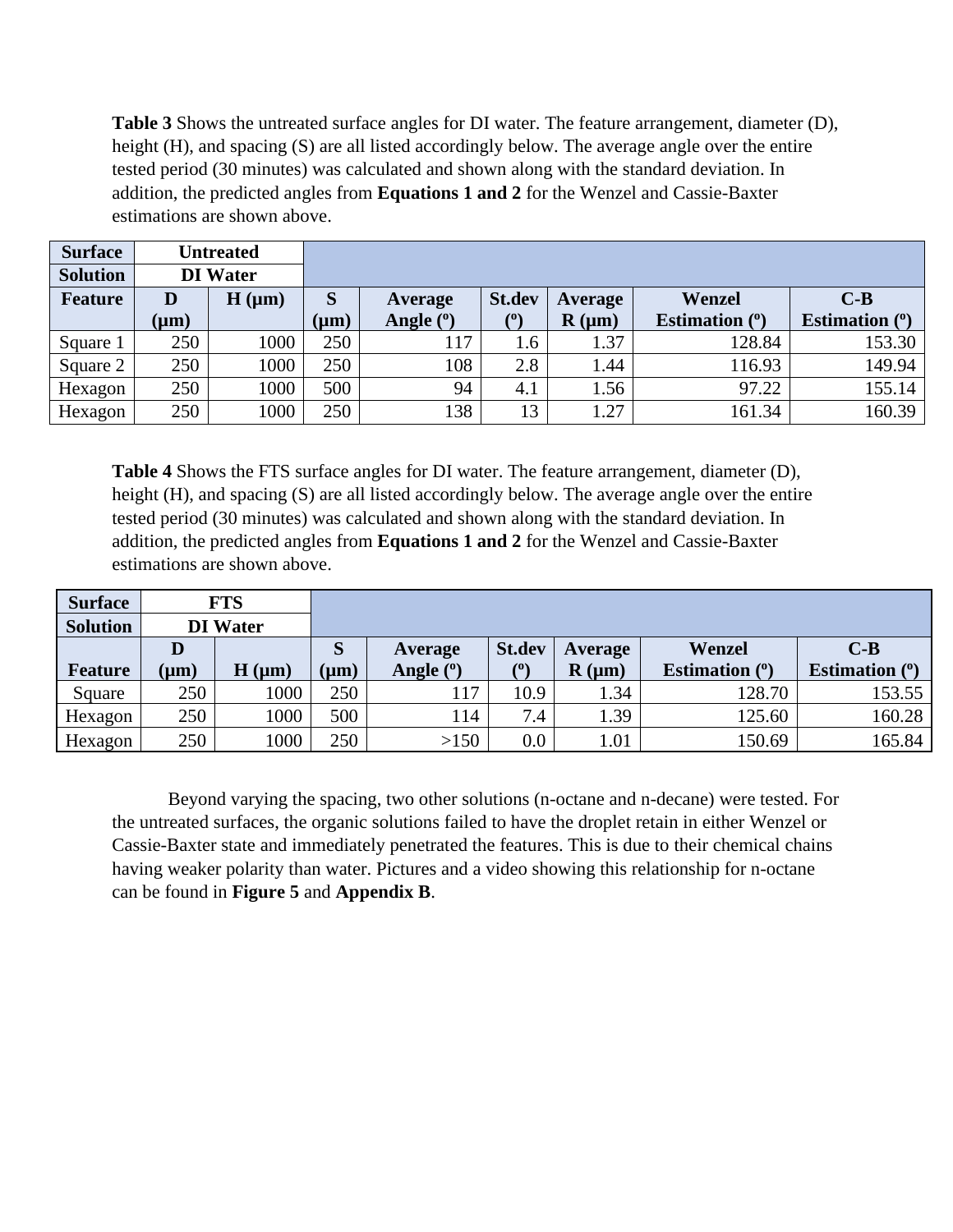

**Figure 5** The relationship between n-octane and the untreated surface in the hexagonal arrangement  $(250 \mu m)$  spacing). The droplet failed to retain form on top of the feature and immediately penetrated into the grooves.

For the FTS treated surfaces, the average angle was much smaller when compared to the DI water. These solutions aligned much more closely with the Wenzel estimated angle as well, showing they would be entering in the wetting state. This makes sense due to their chemical properties and their inability to retain shape on the untreated surface.

**Table 5** Shows the FTS surface angles for octane and decane. The feature arrangement, diameter (D), height (H), and spacing (S) are all listed accordingly below. The average angle over the entire tested period (30 minutes) was calculated and shown along with the standard deviation. In addition, the predicted angles from **Equations 1 and 2** for the Wenzel and Cassie-Baxter estimations are shown above.

| <b>Surface</b>  |           | <b>FTS</b>  |           |             |               |            |                  |                       |
|-----------------|-----------|-------------|-----------|-------------|---------------|------------|------------------|-----------------------|
| <b>Feature</b>  |           | 250 Spacing |           |             |               |            |                  |                       |
|                 | D         |             | S         | Average     | <b>St.dev</b> | Average    | Wenzel           | $C-B$                 |
| <b>Solution</b> | $(\mu m)$ | $H(\mu m)$  | $(\mu m)$ | Angle $(°)$ | (0)           | $R(\mu m)$ | Estimation $(°)$ | <b>Estimation</b> (°) |
| Octane          | 250       | 1000        | 250       | 82          | 4.3           | . . 79     | 75.51            | 137.86                |
| Decane          | 250       | 1000        | 250       | 86          | 2.3           | 1.74       | 83.62            | 139.35                |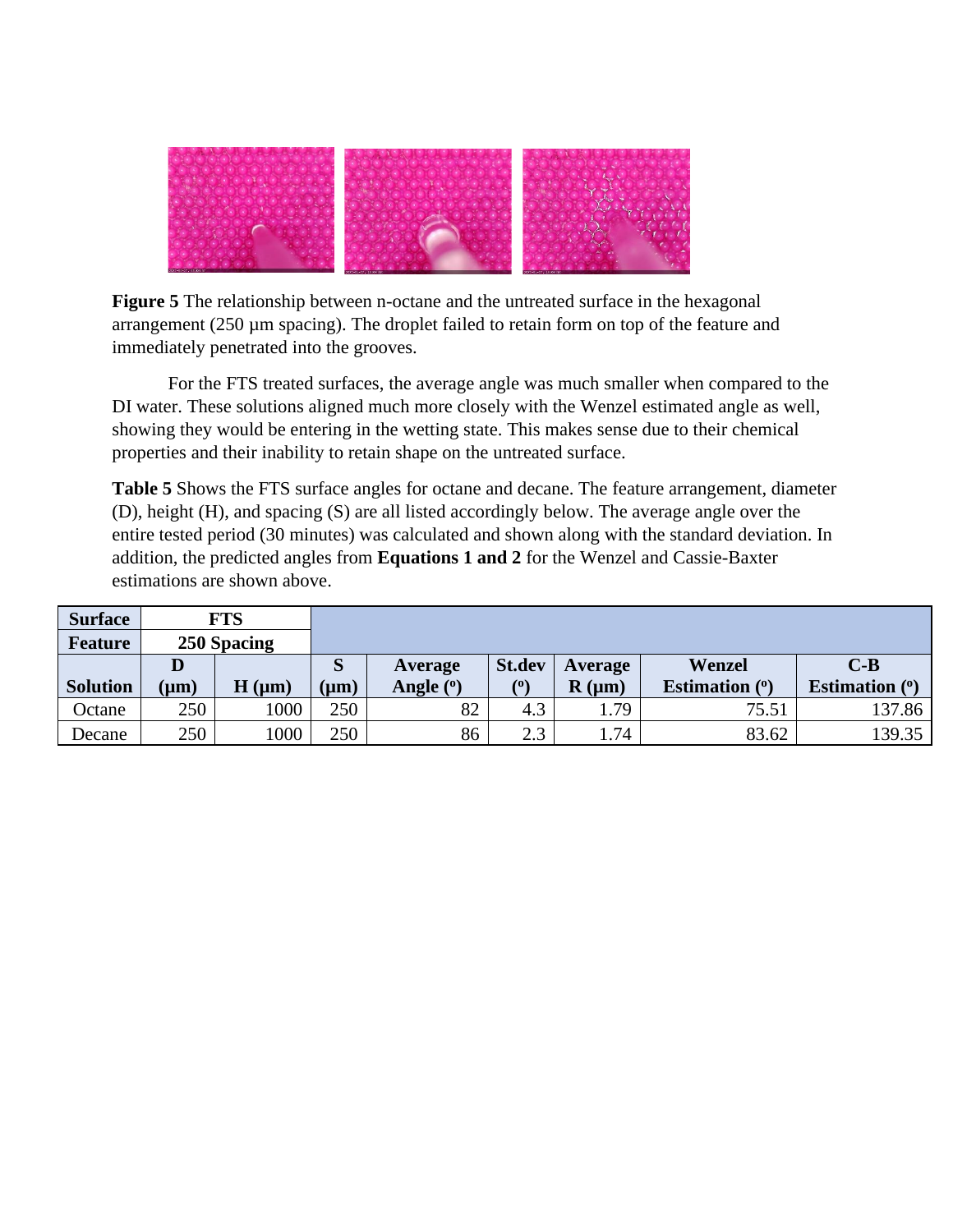Another surface treatment was considered, OTS, however the retention time for the droplet was too quick for proper analysis. Two videos are included in **Appendix B** to show how the droplet sets on an untreated and FTS treated surface.



**Figure 6** Show the untreated, FTS, and OTS surface with a DI water (blue) and oil (red) mixture at 2, 7, and 25 seconds respectively. As time increases for the general trend, the oil penetrates the grooves and separates from the water. A stronger treated surface showed a stronger separation potential. From these results, an OTS treatment would be the most optimal surface to do a water-oil separation.

Table 6 Shows the calculated evaporation rate for each of the solutions for a 10  $\mu$ m sized drop. The drop size and loss after 30 minutes are also estimated and calculated below.

| <b>Solution</b> | <b>Evaporation</b><br>(drop/min) | <b>Size</b><br>(Drop) | <b>Drop Loss</b> |
|-----------------|----------------------------------|-----------------------|------------------|
| DI Water        | 0.000134                         | 5.97                  | 4.03             |
| Octane          | 0.000258                         | 2.25                  | 7.75             |
| Decane          | 0.000444                         | 0.00                  | 1()()            |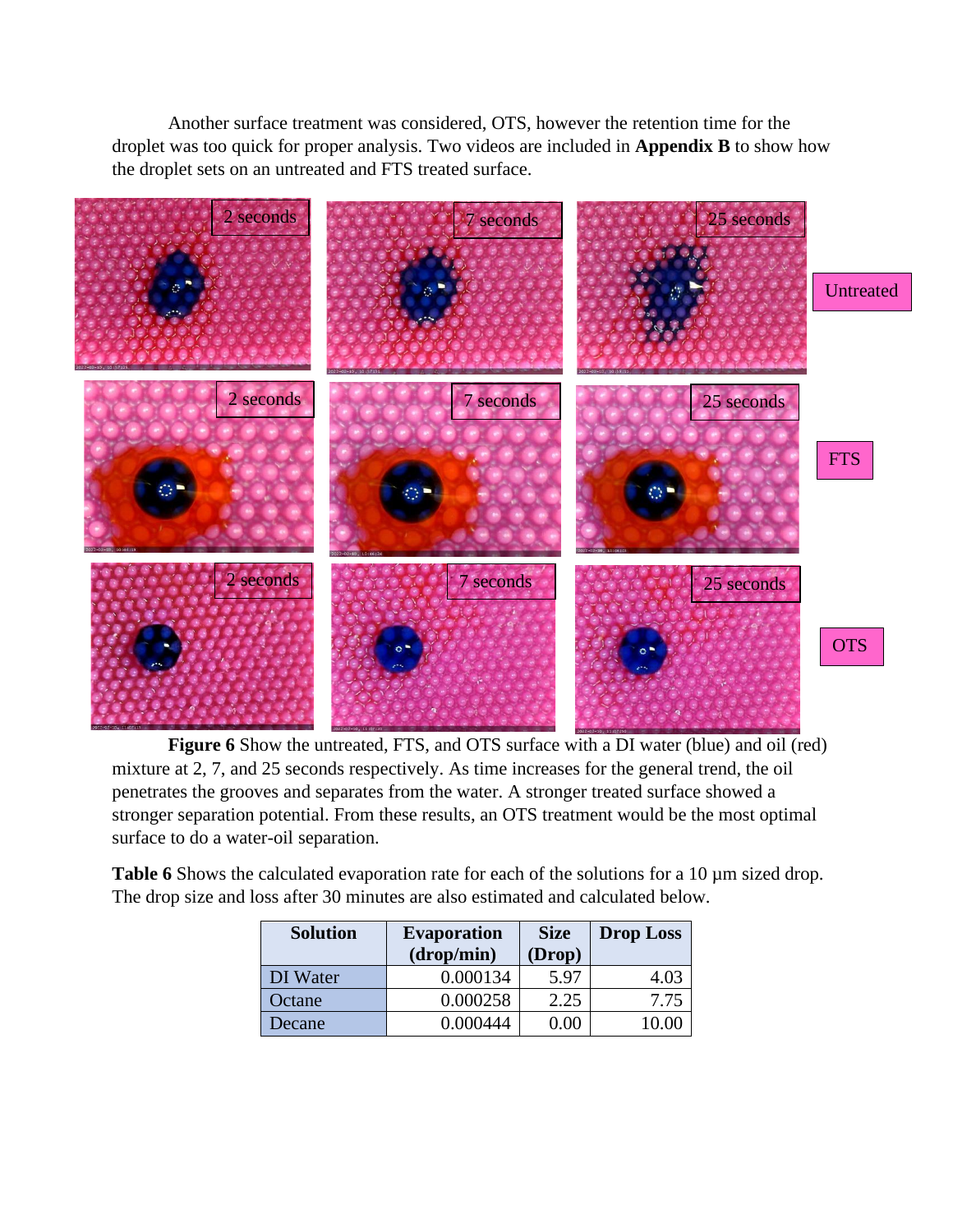#### <span id="page-15-0"></span>**Discussion and Analysis**

The original prediction for the apparent contact angles for DI water was to remain in the Cassie-Baxter state. However, when tested, it was determined the Cassie-Baxter approximation only applied for the FTS treated surface. The untreated surface, instead, correlated more with the Wenzel approximation, which matches past research. However, when enough time passes, the grooves will be penetrated regardless of the treatment.

For the various models involving DI water, it was determined for the spacing the best surface would be in a square configuration with the shortest spacing  $(250 \,\mu m)$  as possible when treated with FTS. This produced a contact angle of  $117\pm10.9^\circ$ . For the other square model tested, the second largest angle was  $117\pm1.6^{\circ}$  from the untreated surface. Due to these angles being close, the square arrangement has hardly any effect on the initial contact angle. It also held the prediction to stay in the Cassie-Baxter state from the relationship in **Equation 4** for both the untreated and FTS treated surface. For the hexagonal untreated models, the 250 µm spacing had a larger contact angle than the 500  $\mu$ m spacing with 138 $\pm$ 13<sup>o</sup>being larger than 94 $\pm$ 4.1<sup>o</sup> respectively. The 250 µm remained in the Cassie-Baxter state while the 500 spacing wetted into the Wenzel state. This proves that the smaller the spacing, the more hydrophobic the surface will become. For the FTS treated models, the same relationship held true with the 250 µm angle at  $>150\pm0.0^{\circ}$  being larger than the 500 µm angle at  $114\pm7.4^{\circ}$ . The Cassie-Baxter relationship has limitations for being unable to predict angles above 150°, thus it was impossible to get the exact reading for the 250  $\mu$ m model.

For the n-octane and n-decane solutions, these produced an angle of  $82\pm4.3^{\circ}$  and  $86\pm2.3^{\circ}$ respectively. These two stayed in the Wenzel state, as predicted.The longer the carbon chains are, the stronger the initial contact angle became. However, in contrast, the n-decane wetted the surface much quicker than n-octane. For the most hydrophobic result for these types of solutions, it would be wise to use a weaker carbon chain and strongly treated surface.

There are sources of error to consider for this experiment. The measure contact angle from the pipette could have been slightly less than the desired  $10 \mu L$ . As a result, the droplet radius measurement would overestimate or underestimate the contact angle. The measurements, also, assume the shape of the droplet to be a perfect sphere, which was impossible to ensure with the equipment available. In addition, the humidity of the room was unable to be controlled, thus the droplet could have evaporated faster or slower than anticipated, leading to skewed results. The featured models used also had limitation in their design. The 3D printer utilized had size limitations in addition to limited selection for the shape of the pegs. The pegs were rounded at the top and the printer was unable to produce any other results. For more thorough examination, a flat or concaved top of the pegs would lead to a much more liquid repelling surface.<sup>[5]</sup>

For future research, steps should be taken to investigate additional geometry dimensions in arrays. More organic liquids should be considered to truly find the relationship between them. Droplet volume can also be a variable to consider when investigating the hydrophobic properties of a surface. This research builds upon previous research conducted. Lee et al. studied the wetting transition on cylindrical pillars made of PDMS for various spacing ratios, much like this report. The increasing spacing ratio led to the contact angle increasing to a peak of a spacing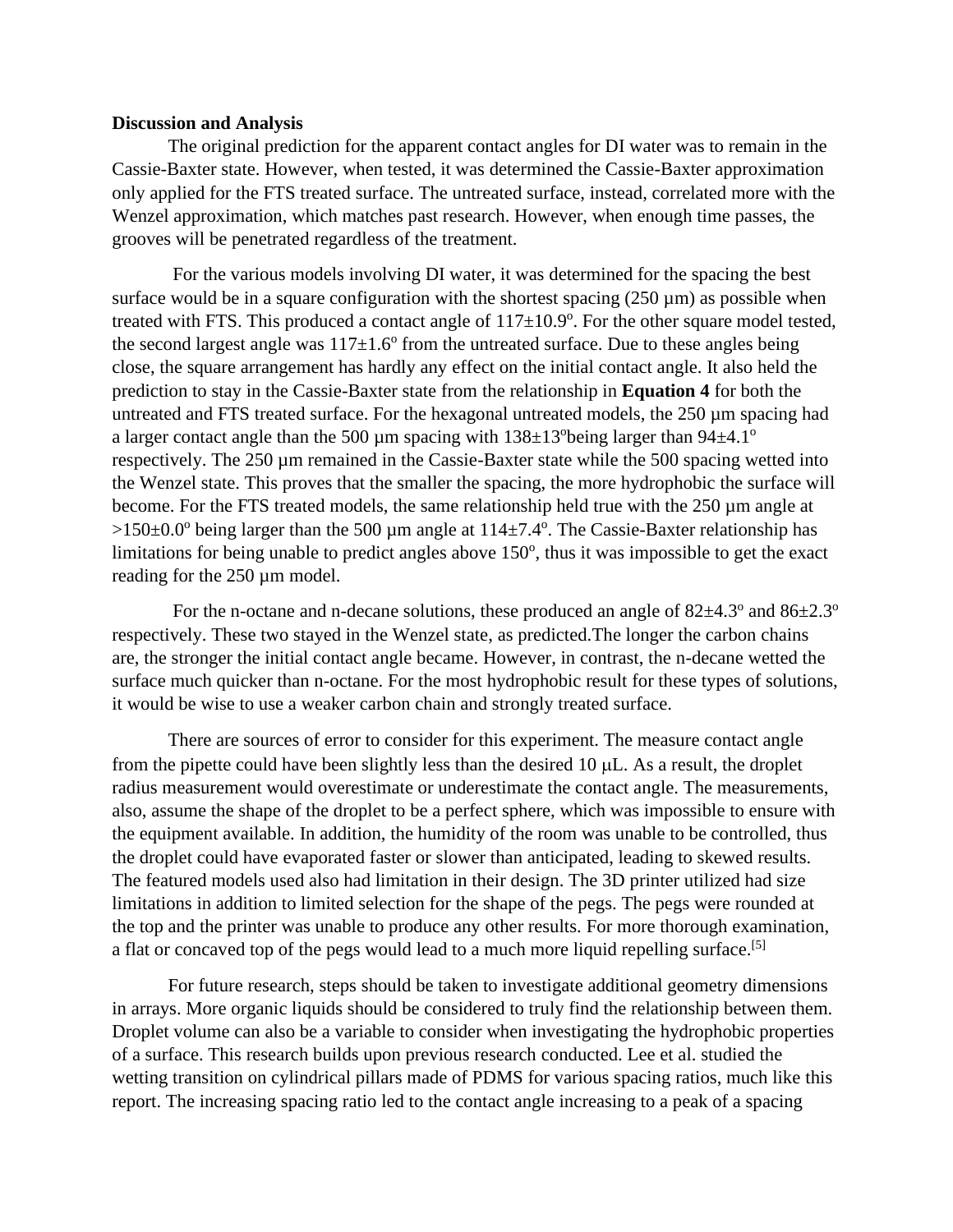ratio of 2, and then led to a sharp decreased.<sup>[3]</sup> This was confirmed to be true as well for this research as smaller contact angles lead to a decreased time to wet the surface. The largely spaced surfaces were past the peak, thus wetted the surface quicker. In addition, Murakami et al. studied cycloolefin polymer surfaces with various ionic liquids to observe their hydrophobic or hydrophilic properties.[4] This report only looked at one plastic resin surface, however, much like Murakami, multiple solutions were analyzed. With this research, an additional perspective is added into the knowledge of this topic and further research can be conducted to better understand how to manipulate the wetting of surfaces.

### <span id="page-16-0"></span>**Literature Cited**

- [1] Kumar, M., & Bhardwaj, R. *Wetting characteristics of Colocasia esculenta (taro) leaf and a bioinspired surface thereof*. Nature News. Retrieved March 27, 2022, from https://www.nature.com/articles/s41598-020-57410-2
- [2] Ananya *How do taro leaves repel water?* Research Matters. Retrieved March 27, 2022, from https://researchmatters.in/news/how-do-taro-leaves-repel-water
- [3] Lee, J., Gwon, H., Lee, S., & Cho, M. "Wetting Transition Characteristics on Micro structured Hydrophobic Surfaces." Materials Transactions, vol. 51 no. 9, 2010, pp 1709- 1711., doi: 10.2320/matertrans.M2010118.
- [4] Murakami, D., et al. "Wetting Transition from the Cassie–Baxter State to the Wenzel State on Textured Polymer Surfaces." Langmuir, vol. 30, no. 8, 2014, pp. 2061–2067. doi:10.1021/la4049067.
- [5] Pineault, H. (2021). Wetting Transition of 3D-printed Featured Surface. *Honors Research Project*.